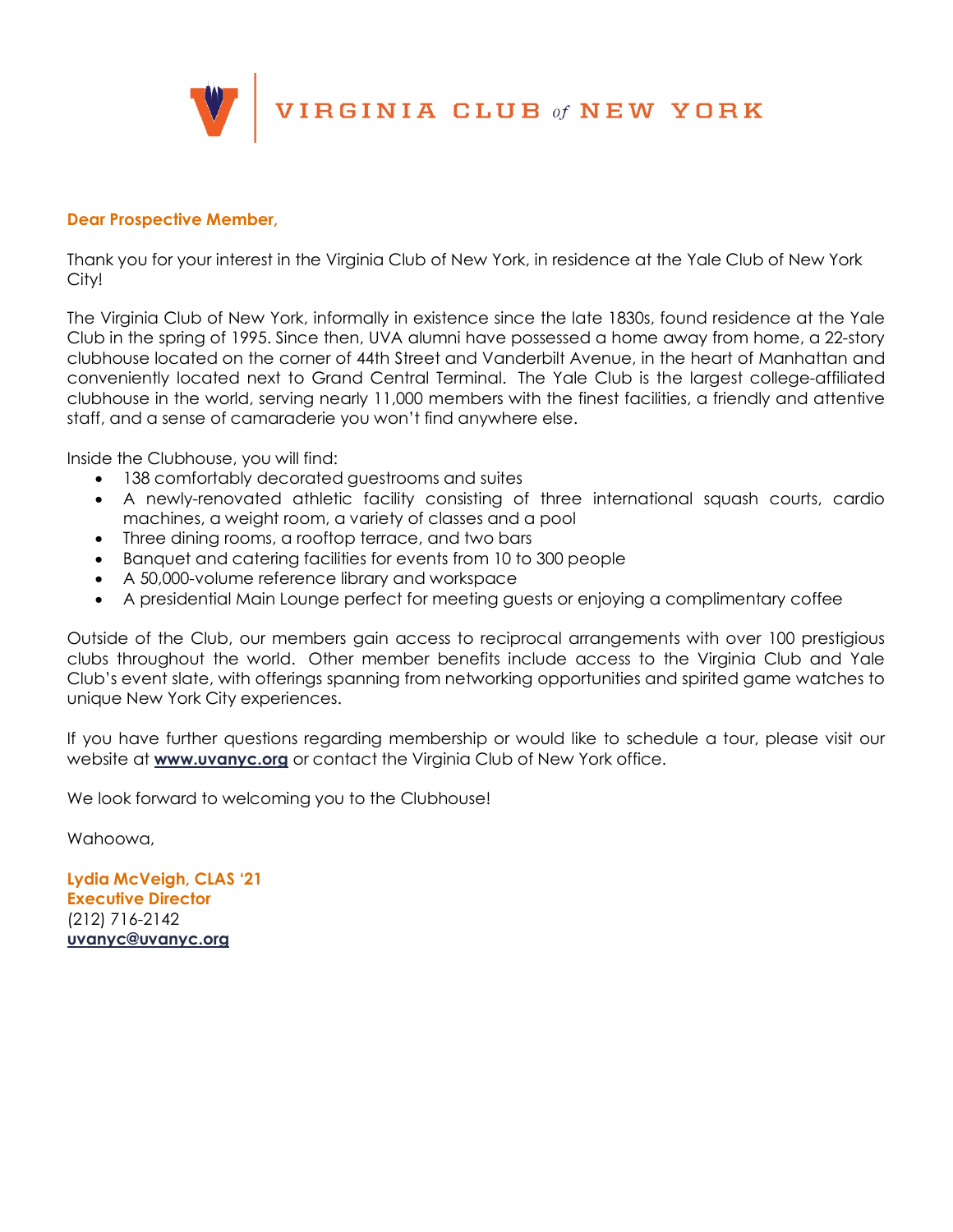

## **JOINING THE CLUB**

**Who may join?** All UVA graduates (college or graduate school) may join the Club. Graduates of Yale, Dartmouth, and Delta Kappa Epsilon Fraternity (regardless of school) are also able to join the Club. Nonalumni may apply to join as an Associate Member; however, the process is more complex.

**Can my spouse/partner join?** Yes - members may request membership for their spouse or domestic partner (regardless of school attended) for \$337.51 per year and a one-time \$337.51 spousal initiation fee. This membership gives the spouse or domestic partner a separate account number and access to the Club regardless of whether the member is present. Other family members cannot be added to membership, but are welcome to visit as guests.

**How do I join?** To join, contact **uvanyc@uvanyc.org** for the application form. Letters of reference are not required. Prospective members will be contacted to submit a headshot, as well as an initial payment consisting of their first month's dues, first month's UVA assessment fee, COVID assessment fee back-dated to March 1, 2022, and initiation fee. After payment submission, memberships will be activated within one week.

## **BILLING FACTS AND TERMINOLOGY (Dues Schedule on Next Page)**

Yale Club Dues: Monthly dues are based on undergraduate class year, regardless of the university attended, and proximity of the applicant's home or work residence to the Club. For example, if the applicant graduated from college in 2012 and then went to UVA for graduate school and graduated in 2015, the applicant would be placed into the 2012 membership category. If an applicant works or lives in New York City, they would be considered a Resident. The address that is closer to the Clubhouse is used to figure the membership category.

**COVID Assessment:** The COVID assessment is a one-time \$489.94 (resident and suburban) or \$272.19 (nonresident, international, and grad students) fee charged in 2022 to offset increased operating costs due to the pandemic. This fee is charged to all members in full, regardless of when they join in 2022. Members also have the option of spreading the payment into 10 monthly installments of \$48.99 or \$27.22, respectively. The fee will be re-evaluated at the end of 2022.

**UVA Assessment:** This fee goes directly to the Virginia Club of New York.

**One-Time Initiation Fee:** Equal to twelve months of Yale Club dues.

**Other Charges:** All members are automatically charged **\$15.00 per month** for the **Capital Contribution** campaign. The money collected goes to maintaining the historic Yale Club building. This charge is **fully optional** and can be opted-out of at any time by emailing **uvanyc@uvanyc.org** or calling the Finance Department at **212-716-2116**.

All rates listed in this packet are inclusive of 8.875% New York State sales tax where applicable.

There is no tipping at the Club. 18% gratuity is added to all food and beverage bills.

Use of the Athletic Facilities is an additional charge and must be opted-in to (see last page of the packet).

**Discounts:** Class of 2022 undergraduates will receive a waived initiation fee through December 31, 2022. Current full-time graduate students receive a significantly reduced initiation fee, as well as roughly 50% off their respective dues category (see the corresponding dues schedule).

Paying Your Bill: The current month's dues and assessments, along with any house charges from the previous month, are billed on the first of each month. Payment may be made on the Yale Club internal site with a credit card or bank transfer, over the phone, or by check. Autobilling is available. Failure to pay monthly bills will result in a \$25.00 late fee per month and an additional charge of 1.5% of your overdue balance.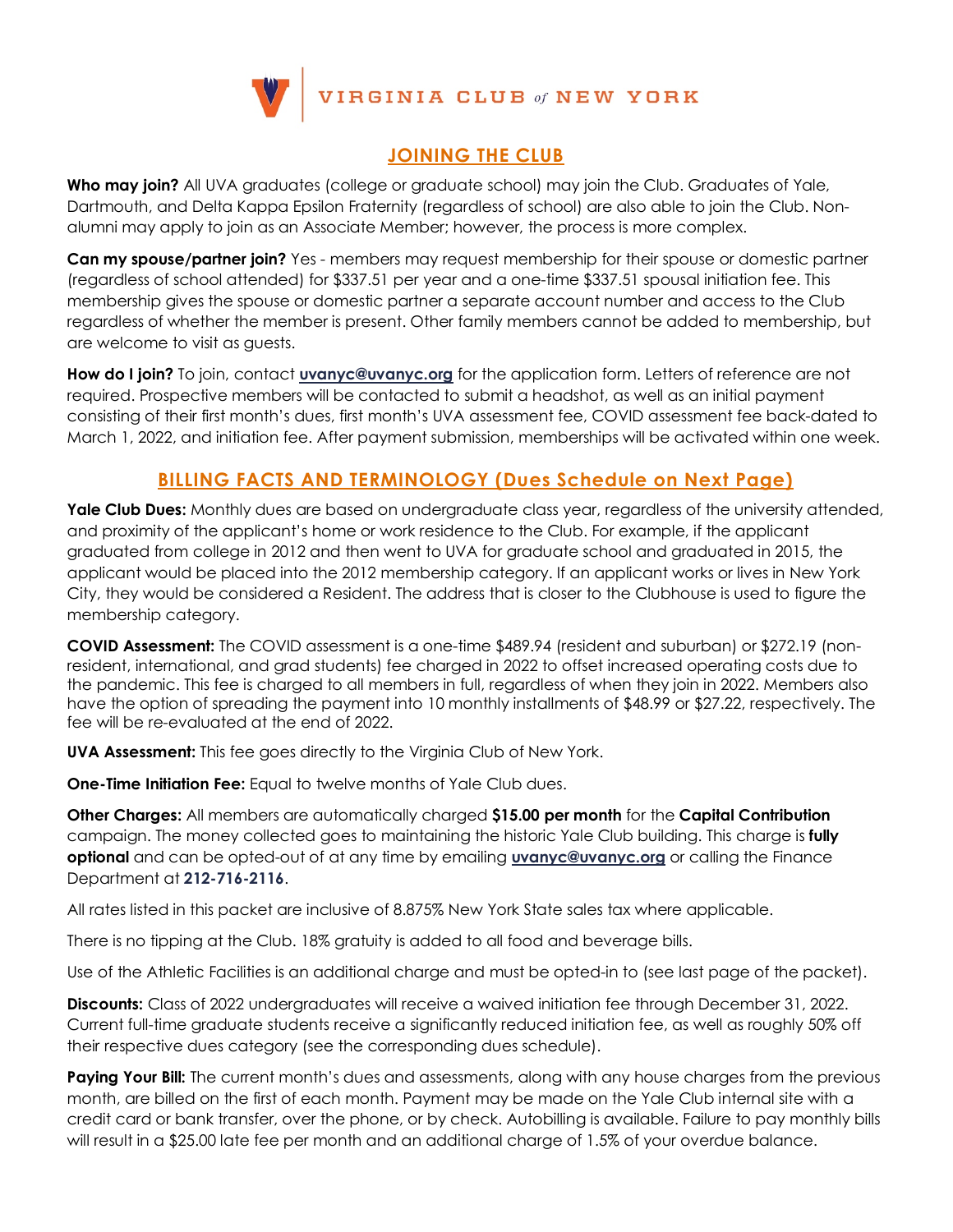$\bigg|\begin{array}{l}\n\textbf{VIRGINIA CLUB}\textit{ of NEW YORK}\n\end{array}\n\bigg|$ 

### **DUES SCHEDULE – Alumni (Current Full-Time Graduate Students: See Next Page) Effective March 1, 2022 – December 31, 2022**

V

#### **Resident (live/work within 30 miles of the Clubhouse)**

| Undergraduate Year         | <b>Monthly Yale Club</b> | Monthly COVID | <b>Monthly UVA</b> | One-Time              |
|----------------------------|--------------------------|---------------|--------------------|-----------------------|
|                            | <b>Dues</b>              | Assessment    | Assessment         | <b>Initiation Fee</b> |
| Class of 2011 and earlier  | 206.13                   | 48.99         | 13.07              | 2,473.64              |
| Class of 2012/13           | 165.85                   | 48.99         | 13.07              | 1,990.24              |
| Class of 2014/15           | 127.74                   | 48.99         | 13.07              | 1,532.96              |
| Class of 2016/17           | 85.65                    | 48.99         | 13.07              | 1,027.78              |
| Class of 2018/19/20/21/22* | 64.60                    | 48.99         | 13.07              | 775.19                |

#### **Suburban (live/work within 30-60 miles of the Clubhouse)**

| Undergraduate Year         | <b>Monthly Yale Club</b><br><b>Dues</b> | Monthly COVID<br>Assessment | <b>Monthly UVA</b><br>Assessment | One-Time<br><b>Initiation Fee</b> |
|----------------------------|-----------------------------------------|-----------------------------|----------------------------------|-----------------------------------|
| Class of 2011 and earlier  | 132.47                                  | 48.99                       | 13.07                            | 1,589.58                          |
| Class of 2012/13           | 110.32                                  | 48.99                       | 13.07                            | 1,323.92                          |
| Class of 2014/15           | 85.65                                   | 48.99                       | 13.07                            | 1,027.78                          |
| Class of 2016/17           | 64.60                                   | 48.99                       | 13.07                            | 775.19                            |
| Class of 2018/19/20/21/22* | 44.64                                   | 48.99                       | 13.07                            | 535.67                            |

#### **Non-Resident (live/work over 60 miles of the Clubhouse) and International (live/work outside of the United States)**

| Undergraduate Year                                        | <b>Monthly Yale Club</b><br><b>Dues</b> | Monthly COVID<br>Assessment | <b>Monthly UVA</b><br>Assessment | One-Time Initiation<br><b>Fee</b> |
|-----------------------------------------------------------|-----------------------------------------|-----------------------------|----------------------------------|-----------------------------------|
| International Class of 2011 and<br>earlier                | 90.37                                   | 27.22                       | 10.89                            | 1,084.40                          |
| Nonresident Class of 2011 and<br>earlier                  | 107.07                                  | 27.22                       | 10.89                            | 1,284.73                          |
| Nonresident & International<br>Class of 2012/13           | 90.37                                   | 27.22                       | 10.89                            | 1,084.40                          |
| Nonresident & International<br>Class of 2014/15           | 72.94                                   | 27.22                       | 10.89                            | 875.36                            |
| Nonresident & International<br>Class of 2016/17           | 60.97                                   | 27.22                       | 10.89                            | 731.64                            |
| Nonresident & International<br>Class of 2018/19/20/21/22* | 36.29                                   | 27.22                       | 10.89                            | 435.50                            |

*\*Undergraduates from the class of 2022 will receive a waived initiation fee through December 31, 2022. See "Billing Facts and Terminology" for more information about the monthly COVID assessment. All rates inclusive of 8.875% New York Sales Tax where applicable.*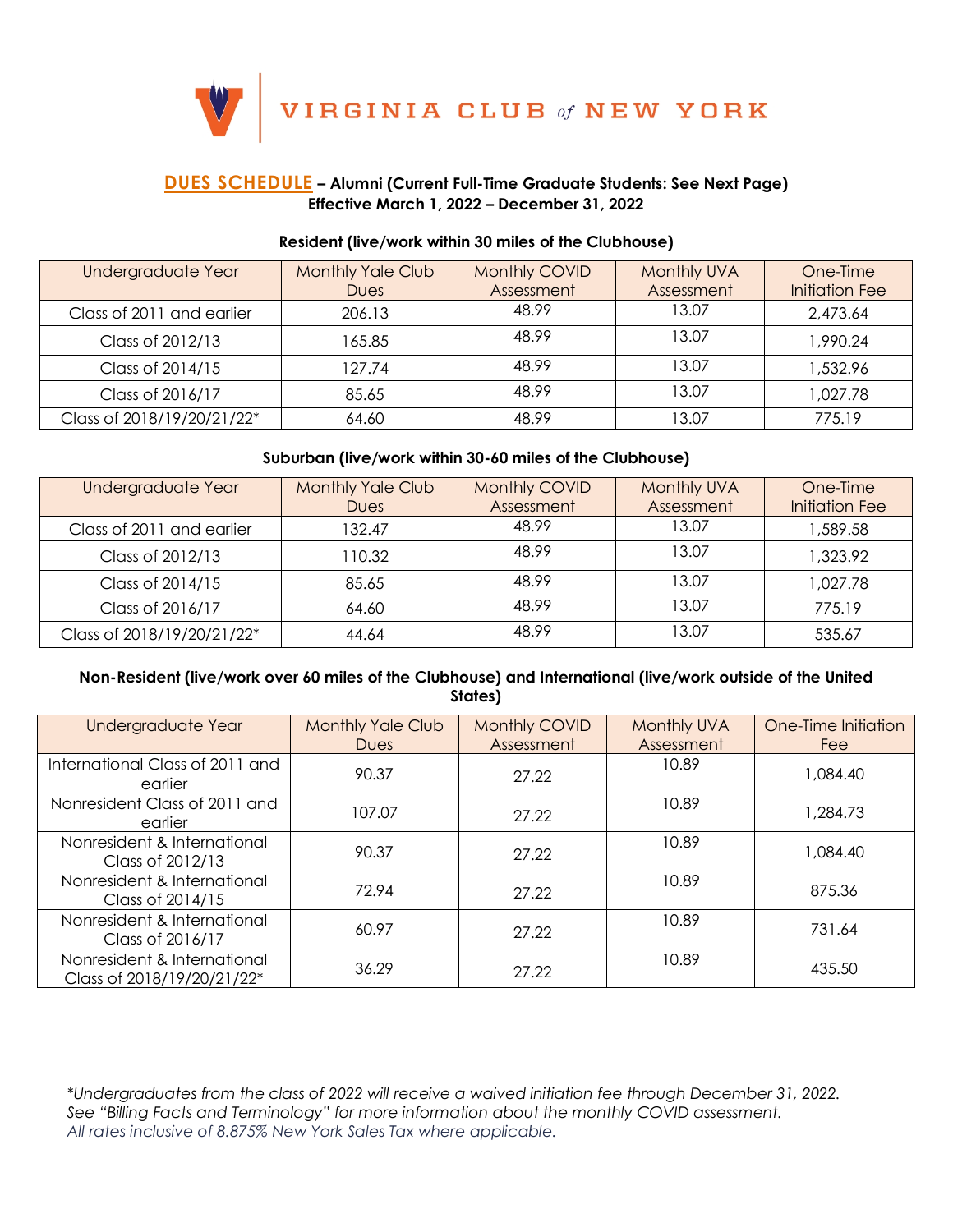### **DUES SCHEDULE – Current Full-Time Graduate Students and Other Memberships Effective March 1, 2022 – December 31, 2022**

| Undergraduate Year         | <b>Monthly Yale Club</b><br><b>Dues</b> | Monthly COVID<br>Assessment | Monthly UVA<br>Assessment | One-Time<br><b>Initiation Fee</b> |
|----------------------------|-----------------------------------------|-----------------------------|---------------------------|-----------------------------------|
| Class of 2011 and earlier  | 108.52                                  | 27.22                       | 13.07                     | 163.31                            |
| Class of 2012/13           | 88.37                                   | 27.22                       | 13.07                     | 163.31                            |
| Class of 2014/15           | 69.32                                   | 27.22                       | 13.07                     | 163.31                            |
| Class of 2016/17           | 44.26                                   | 27.22                       | 13.07                     | 163.31                            |
| Class of 2018/19/20/21/22* | 37.75                                   | 27.22                       | 13.07                     | 163.31                            |

#### **Resident (live/work within 30 miles of the Clubhouse)**

#### **Suburban (live/work within 30-60 miles of the Clubhouse)**

| Undergraduate Year         | <b>Monthly Yale Club</b> | Monthly COVID | Monthly UVA | One-Time              |
|----------------------------|--------------------------|---------------|-------------|-----------------------|
|                            | <b>Dues</b>              | Assessment    | Assessment  | <b>Initiation Fee</b> |
| Class of 2011 and earlier  | 71.67                    | 27.22         | 13.07       | 163.31                |
| Class of 2012/13           | 60.61                    | 27.22         | 13.07       | 163.31                |
| Class of 2014/15           | 48.26                    | 27.22         | 13.07       | 163.31                |
| Class of 2016/17           | 37.75                    | 27.22         | 13.07       | 163.31                |
| Class of 2018/19/20/21/22* | 27.76                    | 27.22         | 13.07       | 163.31                |

### **Non-Resident (live/work over 60 miles of the Clubhouse) and International (live/work outside of the United States)**

| Undergraduate Year                                        | <b>Monthly Yale Club</b><br><b>Dues</b> | Monthly COVID<br>Assessment | <b>Monthly UVA</b><br>Assessment | One-Time Initiation<br>Fee |
|-----------------------------------------------------------|-----------------------------------------|-----------------------------|----------------------------------|----------------------------|
| International Class of 2011 and<br>earlier                | 50.63                                   | 27.22                       | 10.89                            | 163.31                     |
| Nonresident Class of 2011 and<br>earlier                  | 58.98                                   | 27.22                       | 10.89                            | 163.31                     |
| Nonresident & International<br>Class of 2012/13           | 50.63                                   | 27.22                       | 10.89                            | 163.31                     |
| Nonresident & International<br>Class of 2014/15           | 41.92                                   | 27.22                       | 10.89                            | 163.31                     |
| Nonresident & International<br>Class of 2016/17           | 35.93                                   | 27.22                       | 10.89                            | 163.31                     |
| Nonresident & International<br>Class of 2018/19/20/21/22* | 23.59                                   | 27.22                       | 10.89                            | 163.31                     |

#### **Other Memberships**

| Member Type                          | <b>Monthly Yale Club</b><br><b>Dues</b> | Monthly COVID<br>Assessment | Monthly UVA<br>Assessment | One-Time<br>Initiation Fee |
|--------------------------------------|-----------------------------------------|-----------------------------|---------------------------|----------------------------|
| Full-Time UVA Faculty                | 70.77                                   | 27.22                       | 10.89                     | 849.23                     |
| Spouse/Domestic Partner of<br>Member | 337.51 (charged<br>yearly)              | 0.00                        | 0.00                      | 337.51                     |

*\*Undergraduates from the class of 2022 will receive a waived initiation fee through December 31, 2022. See "Billing Facts and Terminology" for more information about the monthly COVID assessment. All rates inclusive of 8.875% New York Sales Tax where applicable.*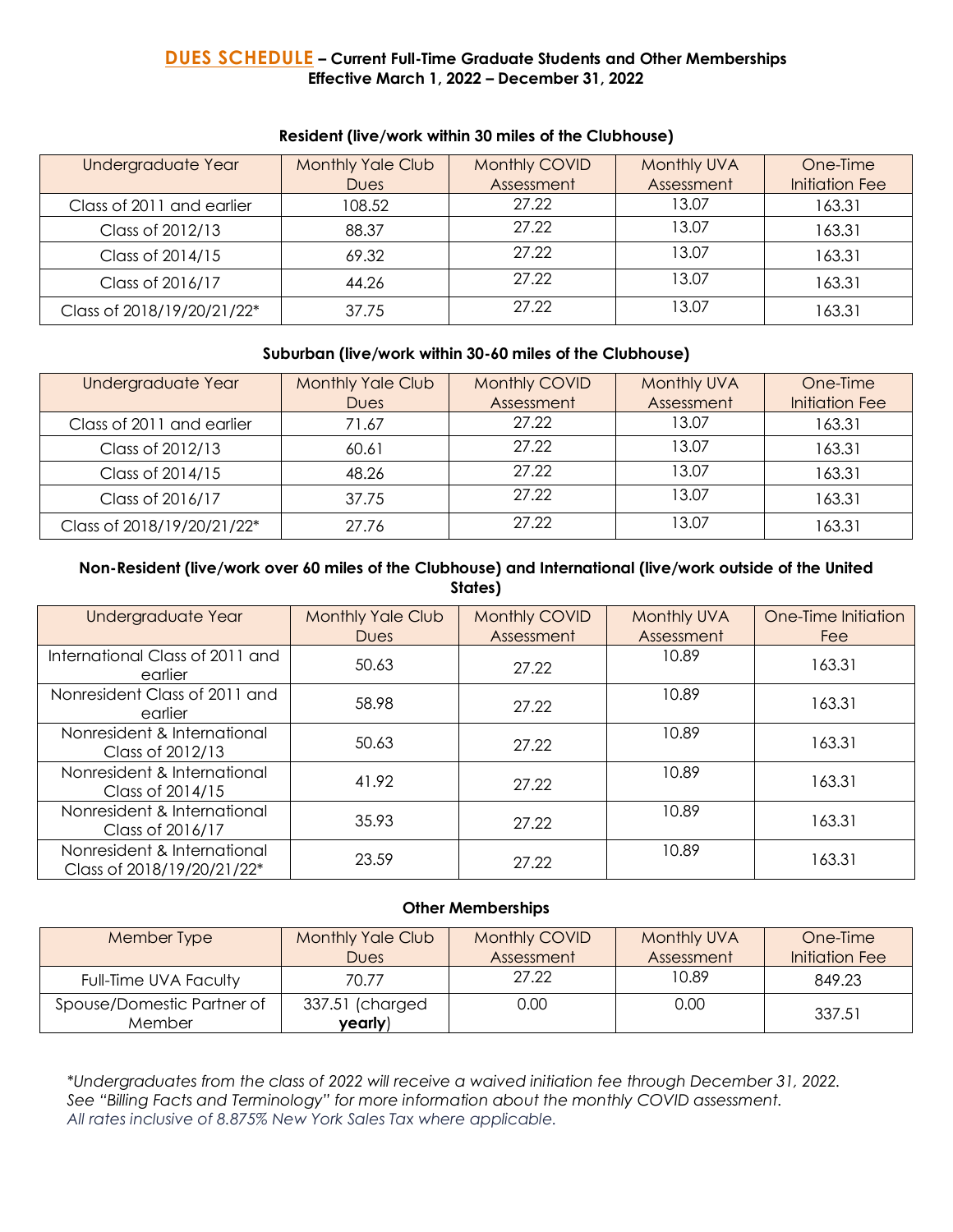VIRGINIA CLUB of NEW YORK

## **USING THE CLUB AND HOUSE RULES**

**How do I manage my membership and make reservations?** Upon membership activation, members will receive credentials for the Yale Club internal site and app. Your digital membership card is found on the app, and members may make reservations, pay bills, and view the calendar of events on the internal site.

**Can I bring guests?** Members are permitted to bring up to ten guests along with them to use the Club, or to reserve a Guest Pass with the Front Desk for \$16.33 per day if they will not be physically present. Members can also reserve hotel rooms on behalf of guests, and they will have Clubhouse access for the duration of their stay.

**What is the dress code?** The Club adheres to a business casual dress code. Sneakers, shorts, and athletic wear are not permitted in public spaces. Jackets and ties are not required. Denim – neat, clean, and in good repair – is acceptable in the Library and in the Grill Room at all times. Denim is also acceptable in the Roof Dining Room on weekends throughout the year and at all times during the summer.

**Can I bring my kids?** Children are welcome in the Club. Children over ten years of age are required to abide by the dress code.

#### **What are the electronic policies?**

- Cell phones: Texting or Internet browsing on cell phones is permitted everywhere; however, taking pictures inside the Club is not permitted. Cell phone calls are permitted in the Lobby, stairwells, cell phone booths, guestrooms, and the Grill Room when meals are not being served.
- Laptops: Laptops are permitted in the Library and the Grill Room when it is not in service as a restaurant.
- Tablets: Use of iPad, Kindle, and other e-readers is permitted in all public spaces.

**Can I host a meeting or do work in the Club?** The Library is open as a silent workspace. When not in service as a restaurant, the Grill Room is open as a workspace; hosting meetings (in-person or virtually) is permitted. Members may meet colleagues for networking purposes, but cannot display papers or laptops, in the Main Lounge, Main Bar, or any of the restaurants. The Yale Club also has a number of private event spaces for corporate events and meetings ranging in size from ten to three-hundred attendees.

#### **Are there food and beverage minimums?** No.

**What are the hotel rooms like?** The Yale Club has 138 hotel rooms, ranging from studio (one twin bed) to king suites. Rates fluctuate based on market demand and the type of room requested; for current rates, email **uvanyc@uvanyc.org** or call the Front Desk at **212-716-2100**. Members may view real-time rates and make reservations on the Yale Club internal site.

**What about reciprocal clubs?** Clubhouse membership includes access to over 100 reciprocal clubs worldwide, located in twenty states, the District of Columbia, and fifteen countries. The Yale Club also has reciprocal arrangements with six golf clubs, located in New York, Connecticut, and Georgia. For a full list of reciprocal clubs, email **uvanyc@uvanyc.org**. Members may request access to a reciprocal club via the Yale Club internal site.